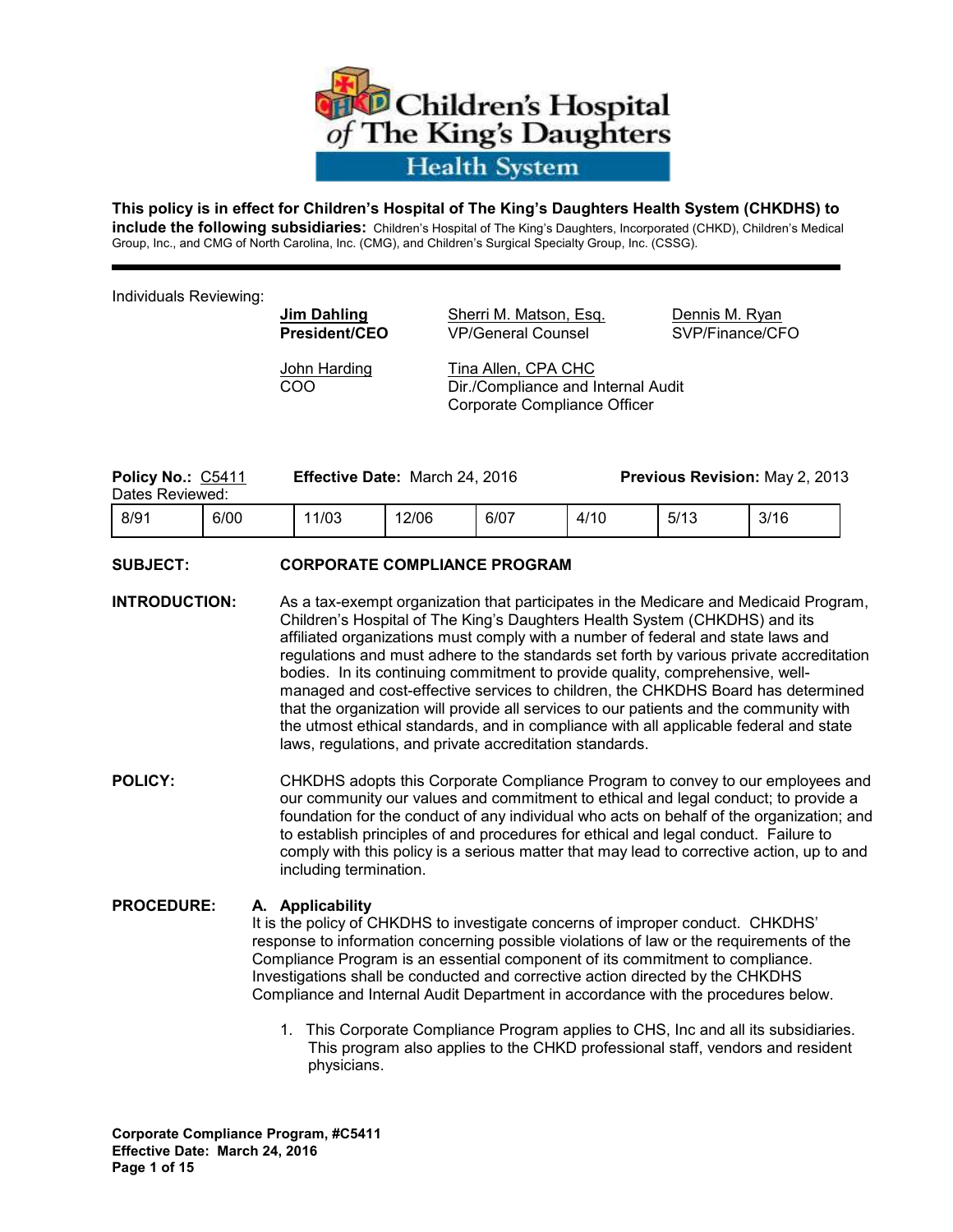- 2. The Corporate Compliance Officer shall appoint and chair a Corporate Compliance Committee and will appoint teams to assist the Corporate Compliance Officer in the implementation, auditing and monitoring of the Corporate Compliance Program.
- 3. The Corporate Compliance Officer and the Corporate Compliance Committee will consult with CHKDHS legal counsel on matters concerning the Corporate Compliance Program.

### **B. Corporate Compliance Program Summary**

In 1998, the Office of Inspector General (OIG) of the Department of Health & Human Services recommended in its *Compliance Program Guidance for Hospitals* that every effective compliance program should include, at a minimum, the following seven elements. These elements have been modified and expanded to comprise the core of CHKD Health System's Corporate Compliance Program:

**1. Written Policies and Procedures:** CHKDHS developed and distributed written standards of conduct, as well as written policies and procedures that promote the organization's commitment to compliance and that address specific areas of potential fraud.

• *Code of Conduct* 

The CHKDHS Board adopted the *Code of Conduct* as a document that explains what CHKDHS stands for and the way we conduct our business. The *Code of Conduct* addresses the complex legal and ethical issues faced by our organization, and provides guidance and overall principles for anyone acting on behalf of CHKDHS. **The** *Code of Conduct* **is available to all employees.**  It is distributed at new employee orientation and is available on line on KDNet. The *Code of Conduct* should be treated as a CHKDHS policy, and adherence to its provisions is required.

• Policies & Procedures: Applicable CHKDHS policies have been developed or revised to reflect the expectations set forth by the Corporate Compliance Program.

**2. Corporate Compliance Officer and Corporate Compliance Committee:** CHKDHS has designated a Corporate Compliance Officer and a Corporate Compliance Committee charged with the responsibility of operating and monitoring the Corporate Compliance Program. The Corporate Compliance Officer has a direct reporting obligation to the Chair of the Compliance Oversight Committee of the CHS Board of Directors and is authorized to communicate personally with the Chair of the Compliance Oversight Committee of the CHS Board of Directors (1) promptly on any matter involving criminal or potentially criminal conduct; and (2) quarterly on the implementation and effectiveness of the CHKDHS Compliance Work Plan.

The responsibilities of the Corporate Compliance Officer include:

- Overseeing and monitoring the Corporate Compliance Program, including maintenance of documentation of all transactions that involve or implicate the Program;
- Reporting on a regular basis to the organization's governing body, CEO and Corporate Compliance Committee, the progress of the program, methods to improve efficiency and quality of services and processes designed to detect, prevent and reduce vulnerability to fraud, abuse and waste;
- Periodically revising the Program in light of changes in the needs of the organization, and in the law and policies and procedures of government and private payor health plans;
- Developing, coordinating, and participating in a multifaceted educational and training program that focuses on the elements of the Corporate Compliance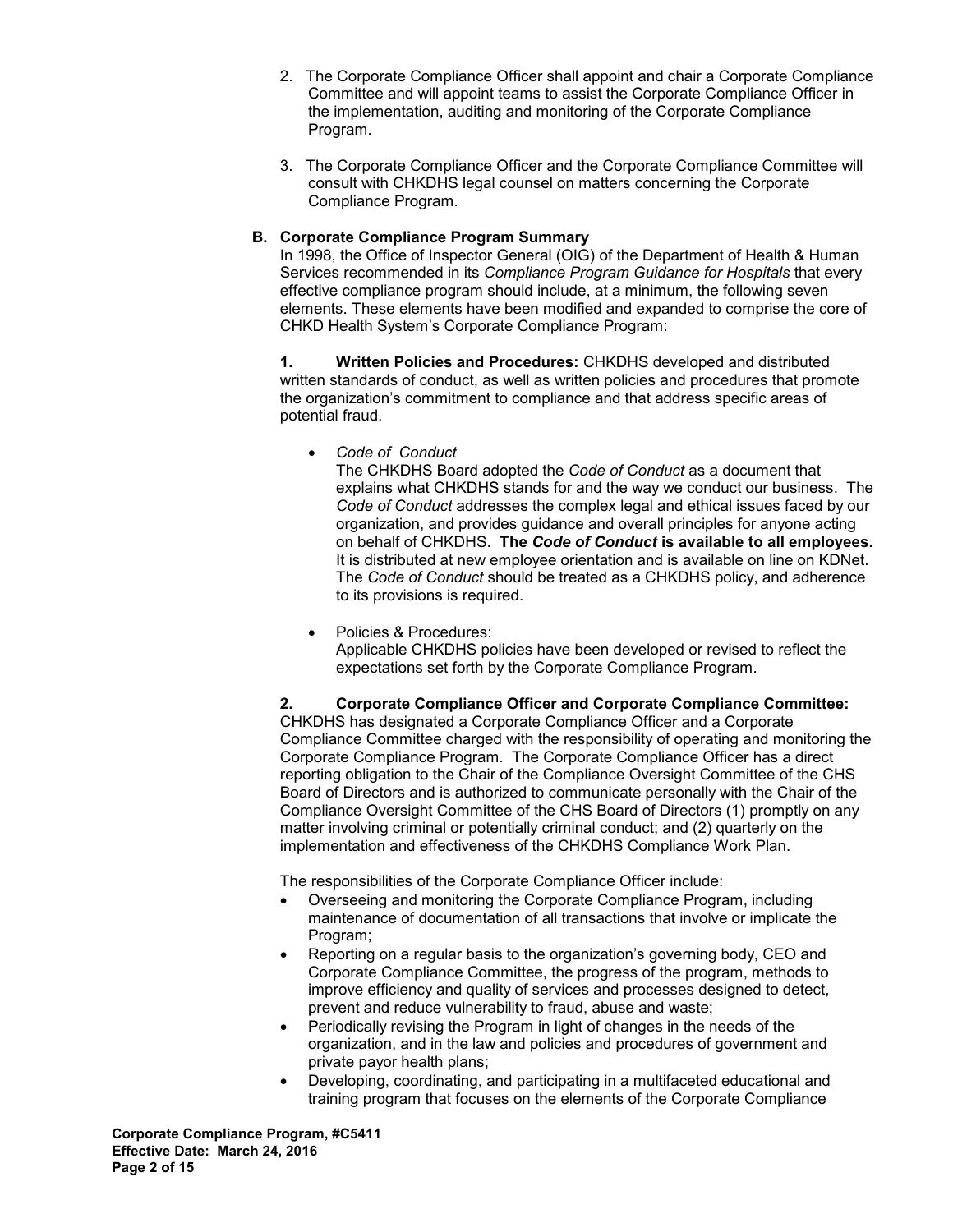Program, and seeking to ensure that all appropriate employees and management are knowledgeable of, and comply with, pertinent federal and state standards;

- Ensuring that independent contractors and agents who furnish medical services to the Health System are aware of the requirements of the CHKDHS Corporate Compliance Program with respect to coding, billing, and marketing;
- Coordinating with Human Resources to ensure the use of a reasonable and prudent background investigation of new employees, volunteers, medical staff and independent contractors;
- Assisting the organization's financial management in coordinating internal compliance review and monitoring activities, including periodic and annual reviews;
- Independently investigating and acting on matters related to compliance, including designing and coordinating internal investigations and any resulting corrective action with all CHKDHS departments, providers and sub-providers, agents and, if appropriate, independent contractors; and
- Developing policies and programs that encourage managers and employees to report suspected fraud and other improprieties without fear of retaliation.

The Corporate Compliance Committee has been established to advise the Corporate Compliance Officer and assist in the implementation of the Corporate Compliance Program. The Committee reports to the Corporate Compliance Officer. The responsibilities of the Corporate Compliance Committee include:

- Ongoing analysis of the organization's industry environment, the legal requirements with which it must comply, and specific risk areas;
- Ongoing assessment of existing policies and procedures that address these risk areas;
- Working with appropriate CHKDHS departments to develop standards of conduct and policies and procedures to promote compliance with the institution's program;
- Recommending and monitoring, in conjunction with the relevant departments, the development of internal systems and controls to carry out the organization's standards, policies and procedures as part of its daily operations;
- Determining the appropriate strategy/approach to promote compliance with the program and detection of any potential violations, such as through Hotlines and other fraud reporting mechanisms; and
- Soliciting, evaluating and responding to complaints and problems.

The Corporate Compliance Committee consists of members of administration and management, including the Director of Compliance and Internal Audit, that have knowledge of potential corporate compliance risk areas and have the authority to make system-wide changes. A member of the Bioethics Advisory Committee will serve on the Corporate Compliance Committee to provide guidance on ethical issues and principles of conduct.

The Corporate Compliance Committee meets no less than quarterly. Activities include, but are not limited to:

- Reviewing new statutes, regulations, pronouncements, or directives
- Reviewing DHHS/OIG Special Fraud Alerts
- Reviewing details and outcomes of lawsuits on other health care organizations
- Reviewing any Hotline reporting, reports to Human Resources, and reports to the CCO.
- Reviewing audit reports.
- Identifying new potential areas of compliance risk.
- Recommending new audits/monitors.
- Developing and implement interventions to prevent violations.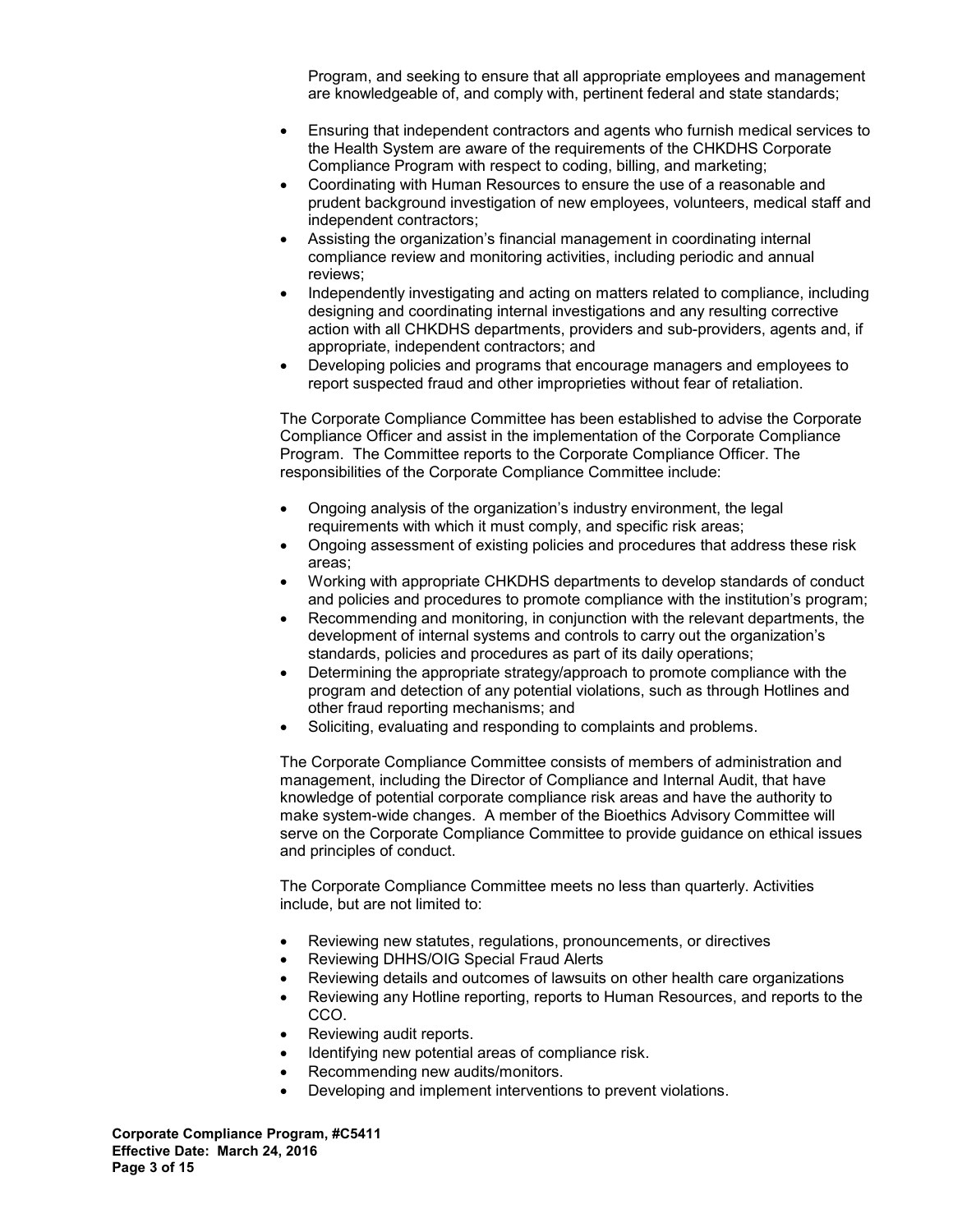The Corporate Compliance Committee has delegated Compliance work plan and auditing and monitoring activities to six subcommittees that are comprised of multiple areas of the Health System. The subcommittees report their activities and any findings into the Corporate Compliance Committee on a quarterly basis. The subcommittees are as follows:

- 1. Physician Arrangements
- 2. HR & Education
- 3. Research
- 4. Billing and Coding
- 5. Business Conduct & Tax
- 6. Privacy & Security

Each subcommittee owns a portion of the Compliance work plan and reports throughout the year on progress and any necessary improvements, changes in regulation or any issues that may affect the Health System.

**3. Effective Education and Training:** CHKDHS has developed and conducts regular, effective education and training programs for all affected employees.

As part of the Corporate Compliance Program, personnel are required to receive initial and periodic education utilizing a variety of instructional methods. Training includes review of state and federal fraud and abuse laws, as well as CHKDHS standards, policies and procedures relating to corporate compliance. Employees are given an explanation of their obligation to actively participate in the program, including the duty to report suspected violations.

Participation in Corporate Compliance education is a condition of employment of all CHKDHS employees. Employees failing to comply with educational requirements of the Program will be subject to corrective action up to and including termination.

Initial Education

Initial education is provided during orientation to introduce the Corporate Compliance Program. As a part of initial education, new employees receive the *Code of Conduct* handbook. This handbook serves as a reference guide stating performance expectations for all affected employees. It is intended to provide general guidance and direction regarding legal and ethical business practices and behavior. The handbook is updated periodically to apply to the changing conditions of CHKDHS. New employees sign the Corporate Compliance acknowledgment form provided by CHKDHS, which evidences receipt and understanding of the *Code of Conduct* and agreement to participate in and abide by the Corporate Compliance Program elements.

• Ongoing Education

CHKDHS employees participate in Corporate Compliance education on an annual basis by completing the Corporate Compliance computer-basedtraining program in the education training and tracking system or alternative method approved by the Corporate Compliance Committee. Annual education is documented through an education tracking system.

- Independent Contractors Independent members of CHKDHS workforce engaged through an employment agency, contractors associated with CHKDHS(such as vendors, and contracted physicians and their staff) will receive the CHKDHS *Code of Conduct* handbook informing of CHKDHS's commitment to the Corporate Compliance Program and allowing recourse for action should they become aware of a potential violation of the program.
- New Managers/Supervisors Direct supervisors of newly hired Managers/Supervisors are accountable for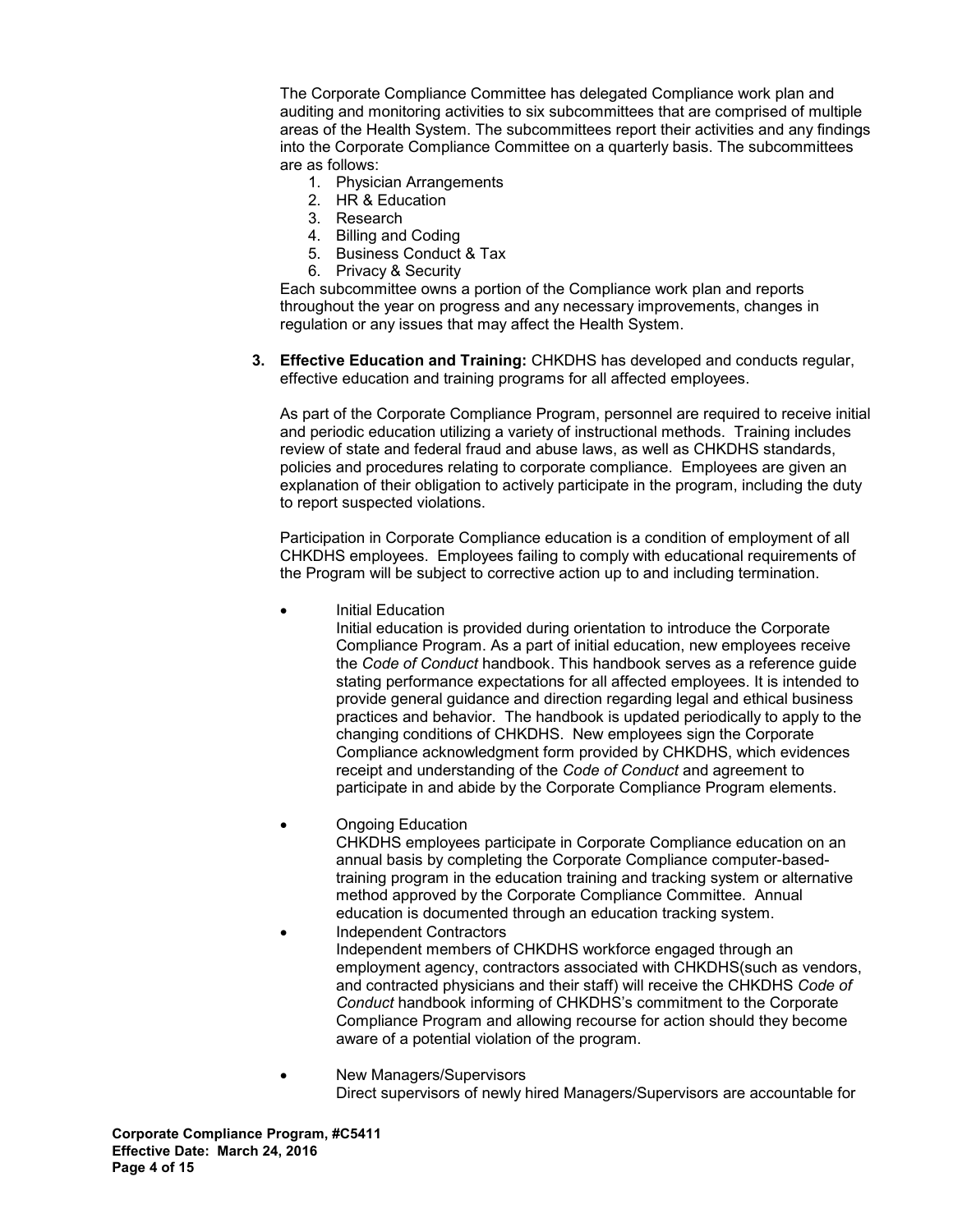providing instructions to the new manager on handling their staff's corporate compliance concerns/issues. This includes such topics as no-retaliation, confidentiality, employee protection, promotion and adherence to elements of the Corporate Compliance Program.

**Target Education** 

Additional training is provided for those employees whose actions affect the accuracy of the claims submitted to the Government, such as employees involved in the coding, billing, cost reporting and marketing processes. Target education groups receive a minimum of **three** hours annually in compliancerelated education.

**4. Developing Effective Lines of Communication/Reporting:** CHKDHS maintains a process to receive complaints, and has adopted procedures to protect the anonymity of complainants and to protect them from retaliation.

If individuals performing services on behalf of CHKDHS have questions or concerns regarding a compliance or ethics related issue, they should contact their manager or obtain information from the appropriate facility resource such as the CHKDHS *Code of Conduc*t handbook, Corporate Compliance Program policy, Employee Handbook, or applicable policies and procedures.

Managers receiving information from an employee regarding potential or suspected violations must report the concern to their director, the Corporate Compliance Officer, the Compliance and Internal Audit Department or Human Resources so that the appropriate department (i.e., Human Resources or Corporate Compliance Officer) may respond.

Individuals not comfortable discussing their questions or concerns with their manager or who feel their concern has not been adequately addressed, may contact the following persons until the issue is resolved to their satisfaction: Corporate Compliance Committee member, Corporate Compliance Officer, Compliance and Internal Audit Department Representative, Human Resources Representative, or CHKDHS legal counsel.

CHKDHS has a confidential Corporate Compliance Hotline for employees who have compliance concerns or problems and wish to discuss them anonymously. The Hotline may also be used for reporting suspected violations of CHKDHS policies and procedures, the Corporate Compliance Program and other laws and regulations. Anonymous callers are assigned a tracking number for future reference to the caller's original report.. The Corporate Compliance Hotline number is **1-877-373-0128**. **This line does not utilize caller ID or any other caller tracking mechanism.** 

Additionally, a publicly accessible reporting form has been established on the www.chkd.org website to provide for reporting by the public as well as employees. The form is located on the "About Us" page of the website and is found under "Corporate Compliance" section. The form allows for all pertinent information to be completed and reported to the Compliance team. The form allows for the reporter to remain anonymous if he or she so chooses.

The CHKD Compliance Department utilizes a general compliance inbox for employees to report concerns. The address, [compliance@chkd.org](mailto:compliance@chkd.org), should be used to report compliance concerns. This method of reporting is not anonymous. Employees may request to be kept anonymous, to which Compliance will make ever reasonable effort to maintain their anonymity when requested.

Employees have an obligation to report any suspected violation of CHKDHS policies and procedures, the Corporate Compliance Program, and other laws and regulations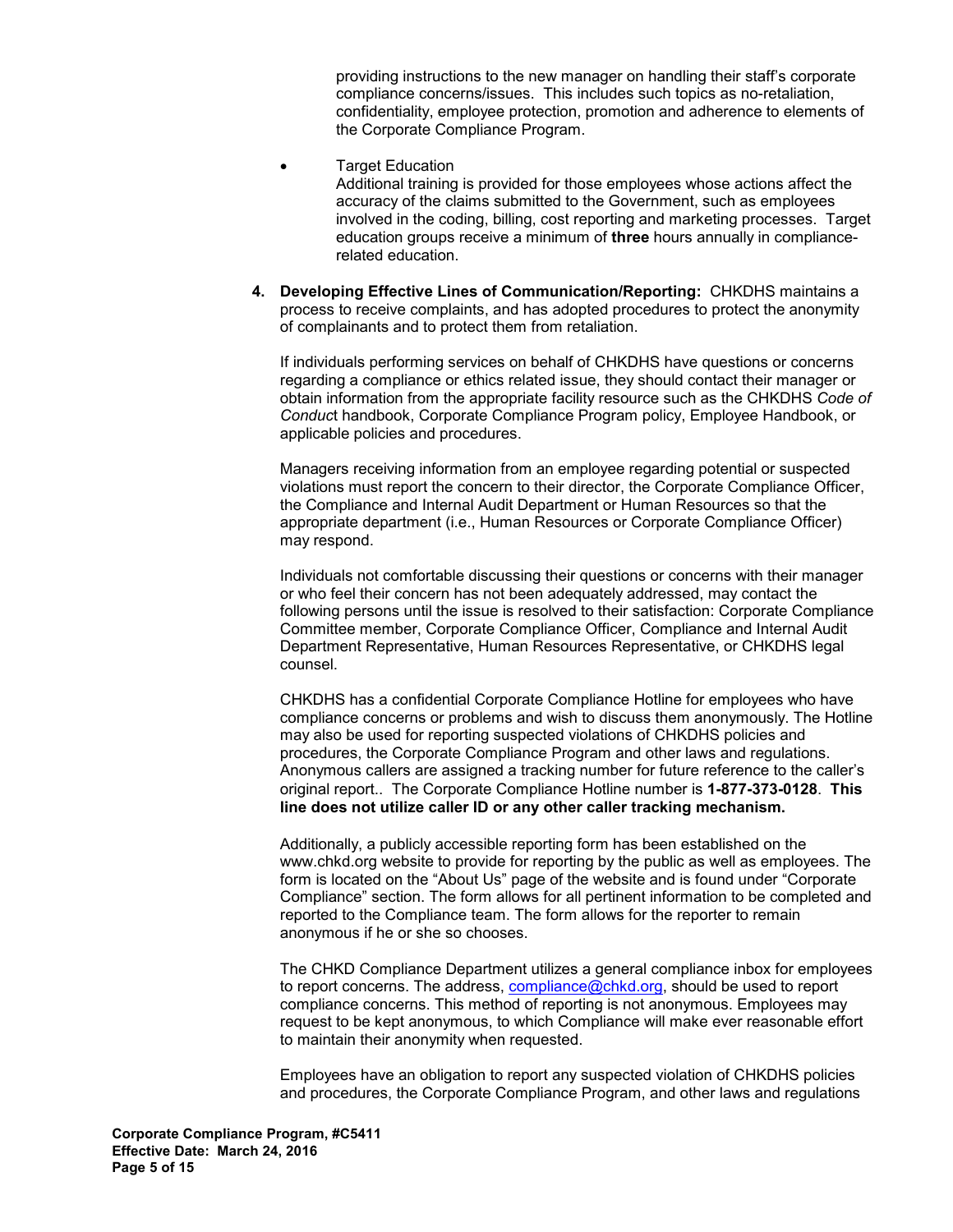to their manager, director, Corporate Compliance Officer, Compliance and Internal Audit Department, legal counsel or the Corporate Compliance Hotline.

No CHKDHS employee will be disciplined or terminated for reporting in good faith a suspected violation. See *No-Retaliation Policy* in the Employee Handbook.

**5. Enforcing Standards Through Corrective Action:** CHKDHS has developed and maintains a system to respond to allegations of improper/illegal activities, adopt procedures for appropriate corrective action against employees who have violated internal compliance policies, applicable statutes, regulations or federal health care program requirements.

The CHKDHS Corporate Compliance Program includes corrective action guidance for all CHKDHS personnel where a suspected violation of the Corporate Compliance Program occurs.

Commitment to the Corporate Compliance Program applies to all CHKDHS personnel including management, employees, volunteers, medical staff, vendors, independent contractors and other health care professionals performing services for CHKDHS.

Corrective Action

CHKDHS will not tolerate the behavior of those who engage in wrong doing which has the potential to impair our status as a provider of quality, reliable and honest health care services. Failure to comply with CHKDHS standards, policies and procedures, the Corporate Compliance Program, or federal and state laws will result in the strict enforcement of this policy. The *Rules of Conduct* policy in the Employee Handbook outlines the corrective action process that will be used for corporate compliance issues.

Managers are held accountable for failure to comply with the Corporate Compliance Program or for the foreseeable failure of their reporting staff to comply. All managers will be evaluated on their effectiveness in educating and enforcing the standards of the Corporate Compliance Program.

- **Employment Verification** Human Resources will conduct a reasonable and prudent background investigation for new hires who will have discretionary authority to make decisions that may involve compliance with the law or compliance oversight. See the *Employment Verification, Criminal Background Investigation* policy in the Employee Handbook.
- **6. Auditing and Monitoring:** CHKDHS will use audits and/or other evaluation techniques to monitor compliance and assist in the reduction of identified problem areas.

An evaluation process is critical to the success of the Corporate Compliance Program. An annual evaluation of the Corporate Compliance Program will be performed to determine that elements of the Program are being met. Audits will be performed by internal and external auditors who have experience in federal and state health care statutes, regulations and health care program requirements. Audits will be proactively performed to detect and prevent potential violations, and reduce or eliminate potential areas of vulnerability.

Audit results will be reported to the Corporate Compliance Officer and the Corporate Compliance Committee for (1) review and determination of any variances from established acceptable baselines, and (2) recommendations for action. A report of audit results and program evaluation will be prepared and submitted to the CHKDHS Board Oversight Committee by the Corporate Compliance Officer at least annually.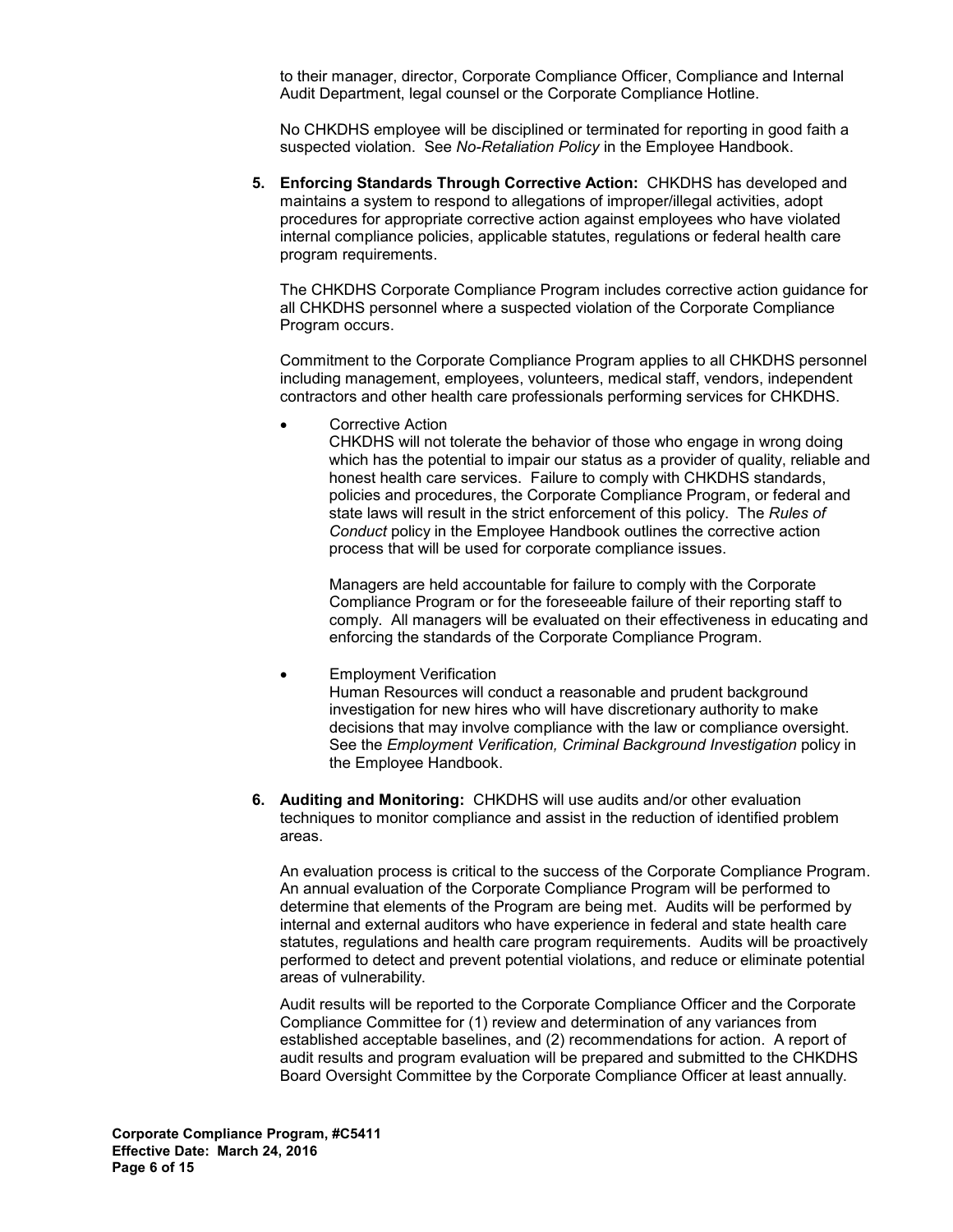Audit areas of focus include, but are not limited to:

- Coding
- Claim development and submission
- Reimbursement
- Cost reporting
- **Marketing**
- Physician practices

In addition to audits, ongoing review of areas of specific focus will include the OIG Special Fraud Alerts, OIG audits and evaluations, law enforcement initiatives, government sanction reports, OIG Work Plan, and state Medicaid work plans, offering current trends to guide CHKDHS corporate compliance practices.

Monitoring techniques to identify variation from established baseline may include:

- Identifying frequency and/or percentile levels of certain critical factors such as diagnosis codes, length of stay, denied claims;
- Use of trend analyses or longitudinal studies that seek deviations, positive or negative, in specific areas over a given period;
- Reviews of medical and financial records and other documents that support claims for reimbursement and Medicare/Medicaid cost reports;
- Questionnaires developed to solicit impressions of a broad cross-section of the CHKDHS employees and staff;
- Interviews with personnel involved in management, operations, coding, claim development and submission, patient care, and other related activities;
- On-site visits.

Identified monitoring data and audit results will be documented in written reports and reviewed by the Corporate Compliance Officer and the Corporate Compliance Committee. With these reports, the Corporate Compliance Committee will make recommendations to CHKDHS management for necessary steps to correct past problems and prevent them from recurring. If called for, subsequent reviews or studies will be conducted to ensure that recommended corrective actions have been implemented successfully.

The Corporate Compliance Committee will periodically evaluate the effectiveness of the Corporate Compliance Program, *Code of Conduct*, Corporate Compliance policy and other compliance related policies, and provide the results of such evaluation to the CHKDHS Board of Directors Compliance Oversight Committee. The Corporate Compliance Committee will review, revise and issue modifications and/or updates to the Corporate Compliance Program and distribute them to all employees based upon the results of such evaluation.

**7. Responding to Detected Offenses and Developing Corrective Action Initiatives:**  CHKDHS will investigate and correct identified systemic problems using the process outlined in Exhibit C and as summarized below.

#### **a. Intake and Investigations**

Upon receiving a report, including a compliance hotline report, or other reasonable indication of suspected non-compliance, the Compliance and Internal Audit Department will initiate prompt steps to investigate the conduct in question and determine whether a material violation of applicable law or the requirements of the Program has occurred. Intake and investigation will be conducted with one or several of the following:

• Reviewing the report in conjunction with the affected department(s), and/or other appropriate staff who may have information about what might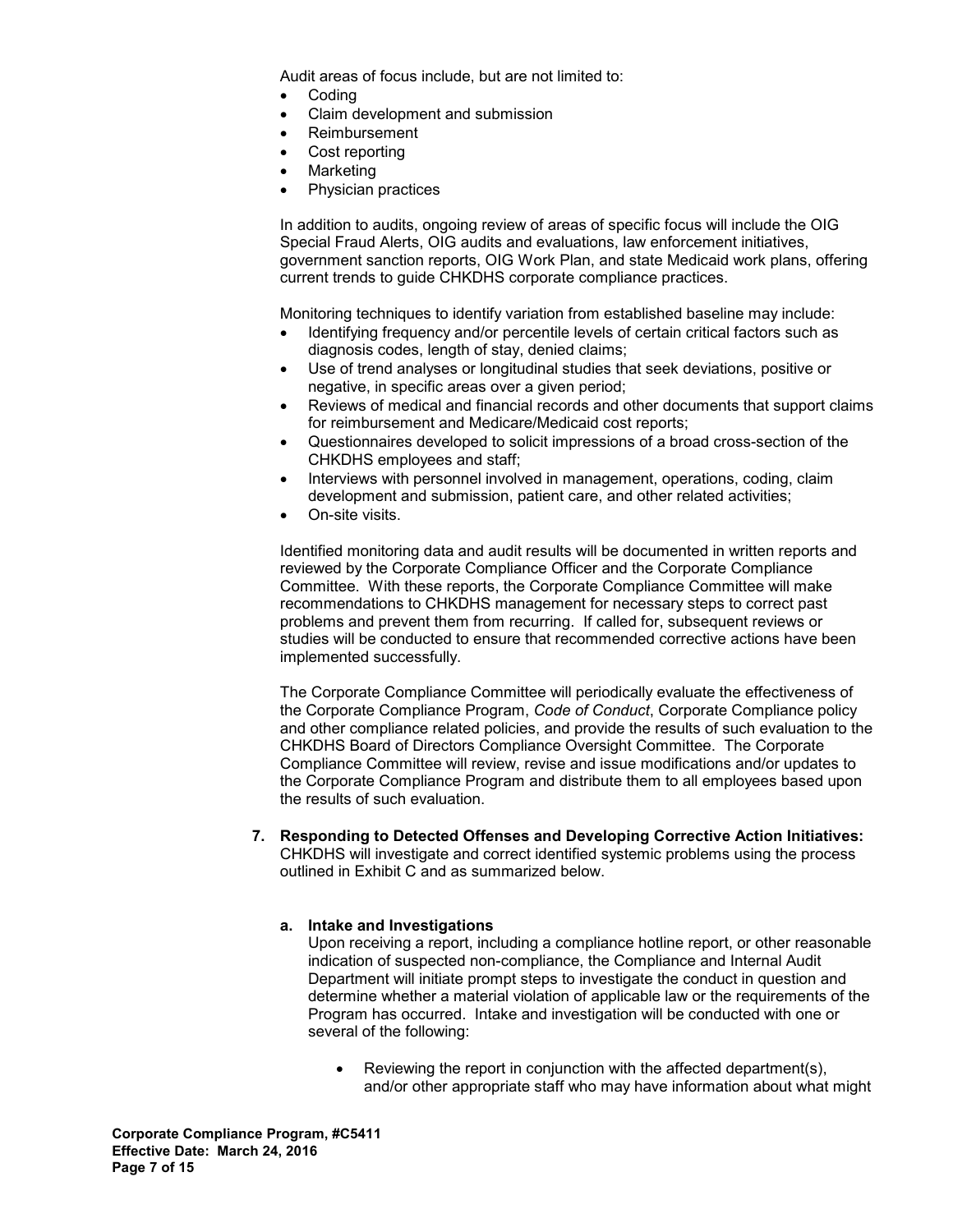have occurred;

- Interviewing of individuals with potential knowledge of the matter;
- Review of the relevant documents;
- Contacting the Legal Department.

 Upon receipt of information concerning suspected non-compliance, the Compliance and Internal Audit Department will, at a minimum, take the following actions:

- 1. Complete or request an intake Compliance Report Form (See Exhibit A);
- 2. Notify the Corporate Compliance Officer;
- 3. In conjunction with the Office of General Counsel, determine whether the Legal Department will direct the investigation;
- 4. Ensure that the investigation is initiated as soon as reasonably possible. The investigation shall include, as applicable, but need not be limited to:
	- (a) Interviews of all persons who may have knowledge of the matter and a review of the applicable laws, regulations and standards to determine whether or not a violation has occurred, consulting with the Legal Department as necessary.
	- (b) Identification and review of relevant documentation including, where applicable, representative bills or claims submitted to determine the specific nature and scope of any potential overpayments and the duration and potential financial magnitude.
	- (c) Interviews of persons who appear to play a role in the matter. The purpose of the interviews is to determine the facts surrounding the conduct, and may include, but shall not be limited to: (i) The affected department's understanding of the applicable laws, rules and standards;
		- (ii) Identification of relevant supervisors or managers;
		- (iii) Training that the department personnel received.
	- (d) Preparation of a summary report for the Compliance file that (1) makes a determination if further investigation and/or corrective action is needed, (2) if non-compliance is identified, defines the nature of the non-compliance, (3) identifies individuals and departments involved, (4) assesses the nature and extent of potential liability and (5) where applicable, identifies the potential for any overpayment by the government.
- 5. Establish a due date for summary report or otherwise ensure that the investigation is completed in a reasonable and timely fashion and the appropriate corrective action is taken as warranted.
- 6. Communicate with affected individuals and departments, including the individual or department that initiated the report, regarding action steps, if any.

#### **b. Corrective Action Plans, Follow Up Meeting and Corrective Action**

- 1. Corrective Action. In the event the investigation identifies non-compliance, the Compliance and Internal Audit Department and the affected department(s) will draft a corrective action plan using the template attached as Exhibit B, which includes the following steps:
	- a. Immediately cease the offending practice. If the conduct involves the improper submission of claims for payment, immediately cease all billing potentially affected by the offending practice until a correction is put into effect.
	- b. Consult with Legal Counsel to determine whether voluntary reporting of the non-compliance to the appropriate governmental authority is warranted.
	- c. If applicable, the Compliance and Internal Audit Department will work with the Patient Financial Services Department or the appropriate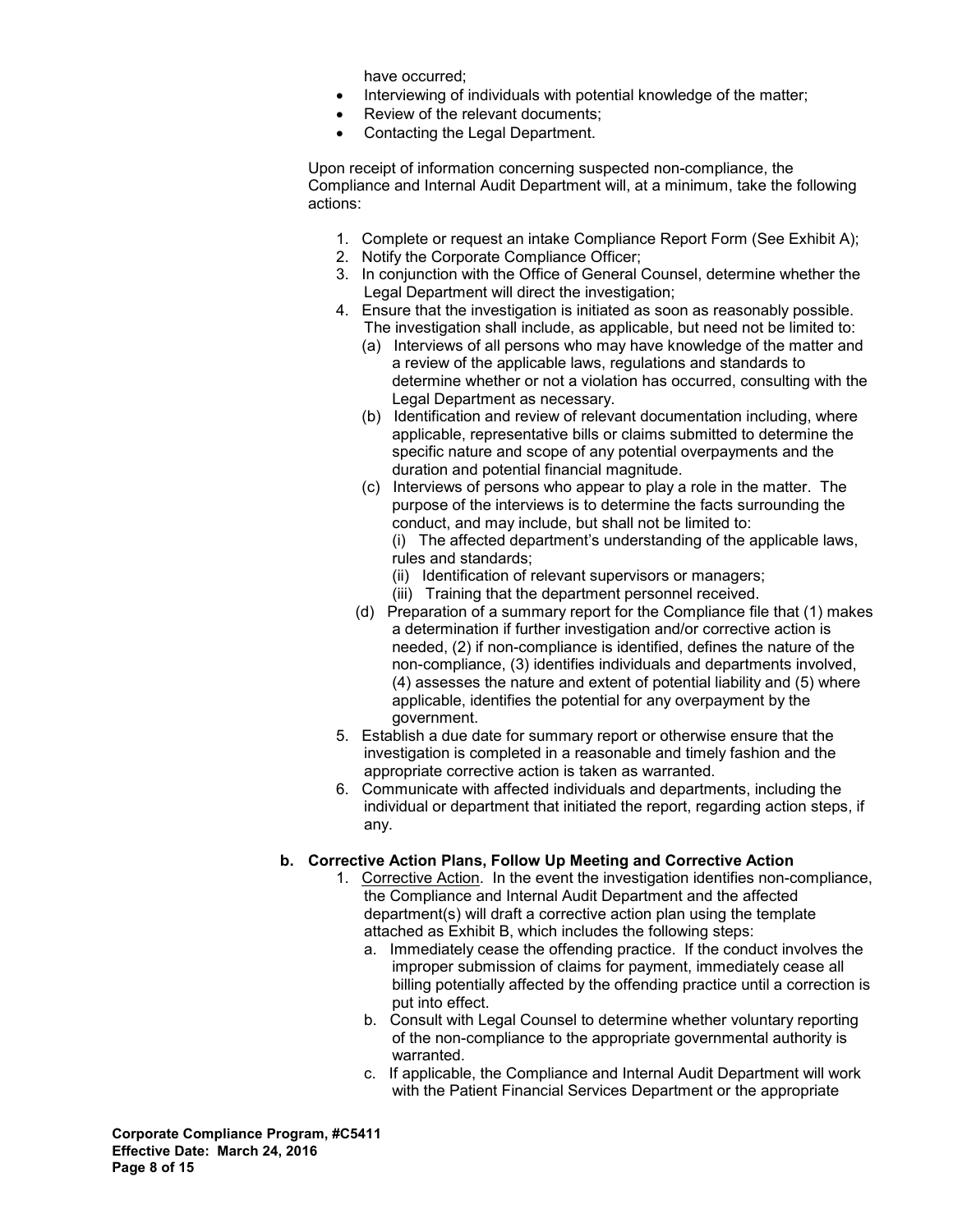billing staff to calculate and repay any duplicate or improper payments made by a federal or state government program as a result of the non-compliance and will analyze repayment obligations under commercial payor contracts.

- d. When appropriate, Patient Financial Services or the appropriate billing staff will handle identified overpayments through the administrative billing process by informing the billing staff and making appropriate adjustments via software used for billing.
- e. Initiate disciplinary action as appropriate in conjunction with the Human Resources Department.
- f. Promptly undertake appropriate training and education to prevent a recurrence of the non-compliance.
- g. Conduct a review of applicable CHKDHS Policies and Procedures to determine whether revisions or the development of new policies and/or procedures are needed to minimize future risk of noncompliance.
- 2. Follow Up Monitoring and Record Keeping.
	- a. The affected department(s) will conduct, as appropriate, follow-up monitoring and/or auditing to ensure effective resolution of the offending practice.
	- b. The affected department(s) shall provide to the Compliance and Internal Audit Department a completed corrective action plan documenting the completion of the corrective activity.
	- c. The affected department(s) will provide the Compliance and Internal Audit Department with documentation of education and follow-up monitoring and/or auditing.
	- d. The Compliance and Internal Audit Department will retain such documentation in its files.
- 3. Overpayment Refund Requirements

The Overpayment Refund Review Committee (ORRC) will review and approve proposed overpayment refunds in excess of an established threshold amount. The ORRC will consist of the CEO, CFO, and COO.

The Compliance and Internal Audit Department together with Patient Financial Services or other billing department staff will maintain appropriate tracking systems and procedures to track and confirm compliance with applicable overpayment refund timelines and requirements.

Patient Financial Services or other billing department staff will provide a copy of the check or documentation evidencing repayment of an overpayment to the Compliance and Internal Audit Department for its file.

#### **c. Conflicts**

If an investigation of an alleged violation is undertaken and the Corporate Compliance Officer believes the integrity of the investigation may be at stake because of the presence of employees under investigation, those personnel will be removed from their current work activity until the investigation has been completed. This action, if required, will be taken in connection with the Human Resources Department.

#### **d. External Resources**

The Compliance and Internal Audit Department and/or the Legal Department may solicit the support of internal and external resources to conduct an investigation.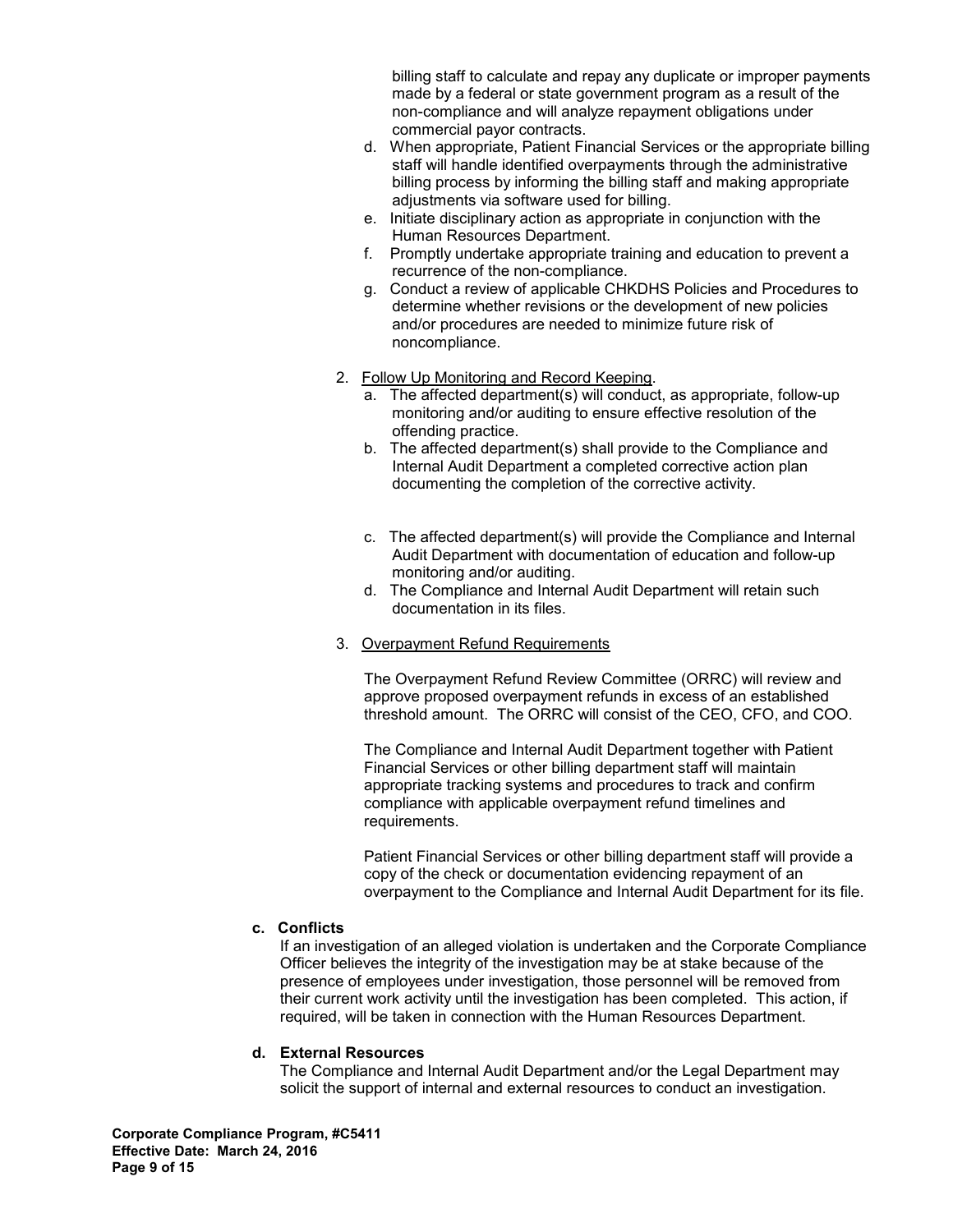## **e. Confidentiality**

All investigations will be treated as confidential to promote full, candid disclosure by witnesses, individuals reporting suspected violations and individuals suspected of violations. Communication to or with persons outside the organization or who have no need to know is prohibited.

### **f. Records**

Records of the investigation will be maintained by the Compliance and Internal Audit Department and may contain documentation of the alleged violation, a description of the investigative process, copies of interview notes, any other key documentation, a log of the witnesses interviewed, the documents reviewed, the results of the investigation, any disciplinary action taken, and the corrective action implemented.

## **g. Self-Reporting**

After an investigation, if there is reason to believe that the misconduct has triggered a self reporting obligation, CHKDHS will promptly report the misconduct to the appropriate governmental authority within the applicable timeframe established by law after determining that there is credible evidence of a violation. Prompt reporting demonstrates the CHKDHS's good faith and willingness to correct and remedy the problem.

When reporting misconduct to the Government, CHKDHS will provide all evidence relevant to the alleged violation and potential cost impact. The organization will take appropriate corrective action, including prompt identification and restitution of any overpayment to the affected payor and the imposition of proper corrective action. All reports shall be made in coordination with the Legal and Compliance departments. This Corporate Compliance Program emphasizes that overpayments obtained from any source, should be promptly returned as appropriate to the payor that made the erroneous payment.

CHKDHS will document all inquiries made to government agencies or other entities when advice regarding compliance is being sought. All documentation related to the Corporate Compliance Program will be retained by the Corporate Compliance Officer or designee consistent with the Record Retention Policy (Corporate Policy No.: C3405).

#### **h. Performance Improvement**

If the Compliance and Internal Audit Department identifies through an investigation a potential performance improvement opportunity, it will provide the Performance Improvement Department as appropriate, with information that may be applicable to such departments' activities.

#### **i. Reporting**

The Compliance and Internal Audit Department will report the outcomes of investigations and corrective action plans to the Corporate Compliance Committee on a quarterly basis.

## **C. Response to Detected Criminal Conduct**

If criminal conduct is detected, CHKDHS will implement reasonable remediation efforts to: (1) take steps to remedy the harm caused by the criminal conduct, including but not limited to reporting as appropriate and cooperating with authorities and (2) conduct an assessment of the organization's existing compliance program, including modifications to the program as may be appropriate to prevent the occurrence of similar conduct. In addition, CHKDHS will promptly self report, as appropriate, under Section 7(g) above.

#### **D**. **Information about federal and state False Claims Acts:**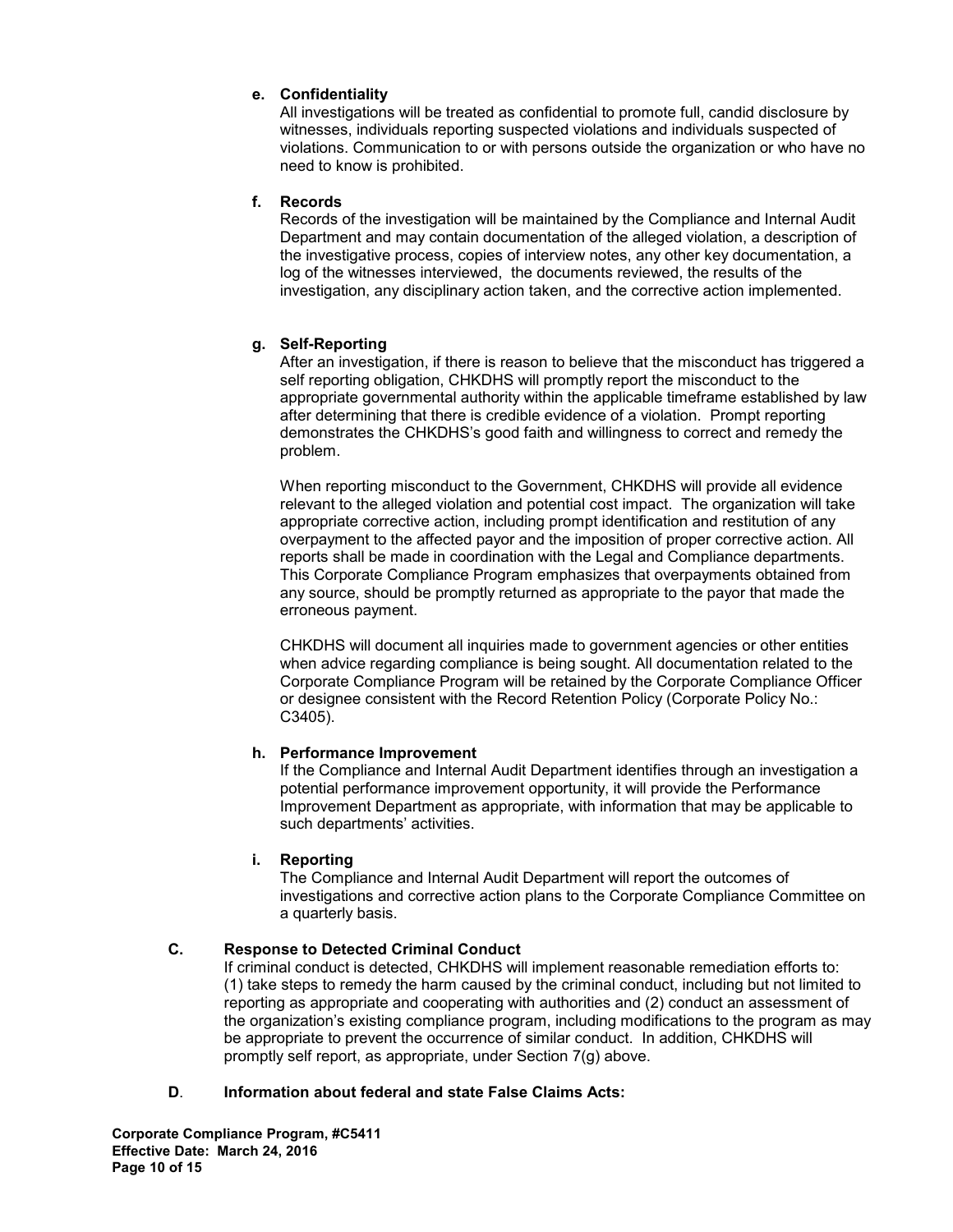CHKDHS prohibits all forms of false claims activity. The Federal False Claims Act, the Virginia Fraud Against Taxpayers Act and the North Carolina Medical Assistance Provider False Claims Act also prohibit this illegal conduct and protect employees who report false claims. CHKDHS expects and requires the cooperation and assistance of all its employees and contracted vendors to protect against false claims activity.

All employees are responsible for adhering to this policy.. . An employee who believes that false claims activity has occurred shall immediately report all relevant information about the conduct to his or her immediate supervisor. If the employee believes the supervisor is involved with or otherwise has knowledge of the suspected fraudulent activity, the employee must immediately report the information to the next level supervisor or the CHKDHS Compliance Officer or utilize the Corporate Compliance Hotline by calling **1-877-373-0128**.

**For additional information regarding compliance policies and procedures relating to the detection and prevention of fraud, waste, abuse, and false claims, please see Compliance with the Federal Deficit Reduction Act of 2005 (Corporate Policy No.: C5423).** 

**All violations or suspected violations of this policy, the Corporate Compliance Program, or the Centers for Medicare and Medicaid Services Conditions of Participation must be reported in accordance with this policy, and may require Corrective Action, up to and including termination.**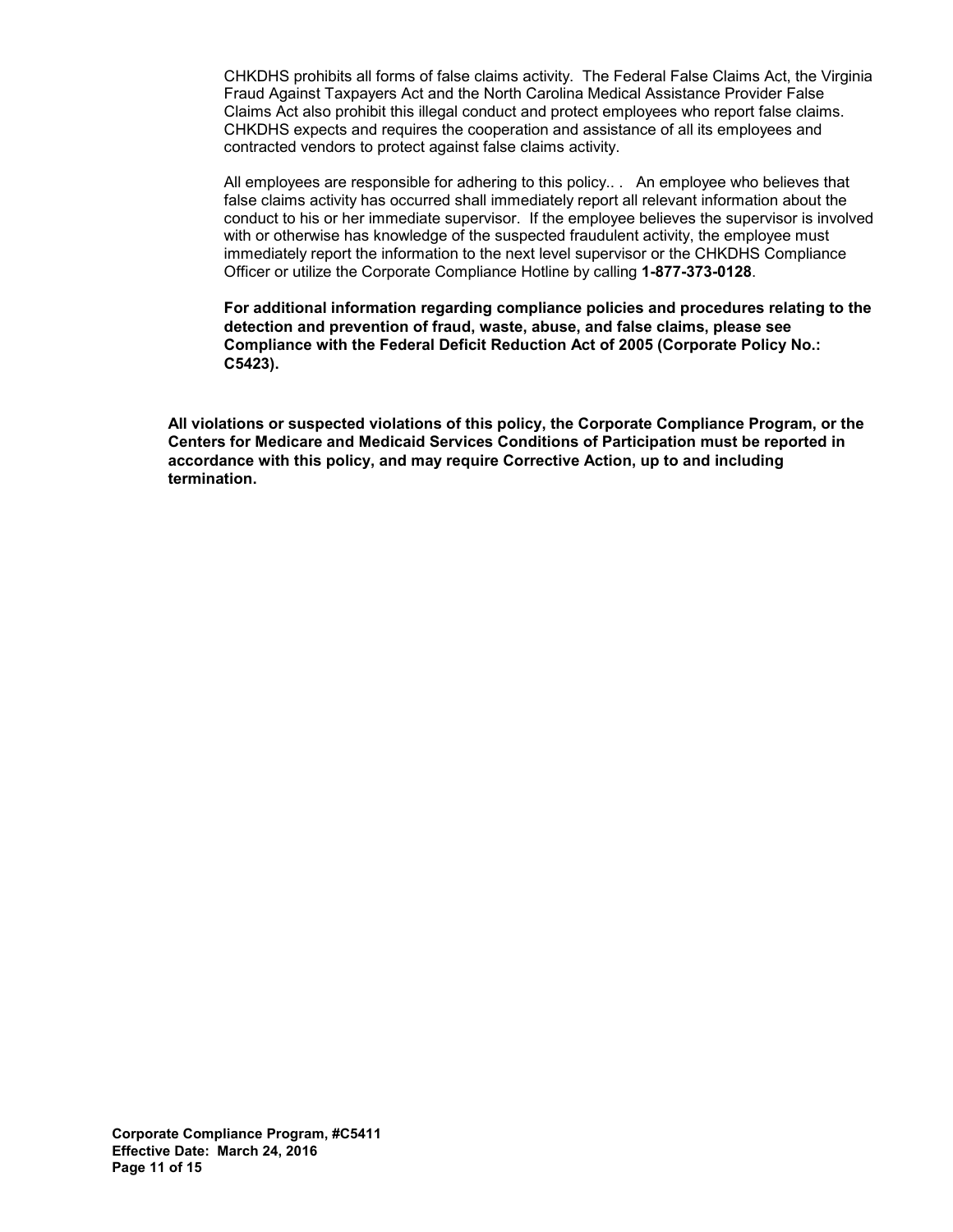### **EXHIBIT A**

#### **Compliance Report Form CONFIDENTIAL**

|                                                                            | To be completed by the Department Representative, Corporate Compliance Manager or Corporate<br>Compliance Officer during or immediately following a report of suspected or known non-compliance.                                                          |  |  |  |  |  |  |  |  |
|----------------------------------------------------------------------------|-----------------------------------------------------------------------------------------------------------------------------------------------------------------------------------------------------------------------------------------------------------|--|--|--|--|--|--|--|--|
| Date:                                                                      |                                                                                                                                                                                                                                                           |  |  |  |  |  |  |  |  |
|                                                                            | Name of reporter (if revealed): Name of reporter (if revealed):                                                                                                                                                                                           |  |  |  |  |  |  |  |  |
|                                                                            | Telephone number of reporter: ________________                                                                                                                                                                                                            |  |  |  |  |  |  |  |  |
|                                                                            | Supervisor: Supervisor:                                                                                                                                                                                                                                   |  |  |  |  |  |  |  |  |
|                                                                            | Site of suspected non-compliance: example and a set of suspension of the state of suspected non-compliance:                                                                                                                                               |  |  |  |  |  |  |  |  |
| 1.                                                                         |                                                                                                                                                                                                                                                           |  |  |  |  |  |  |  |  |
|                                                                            |                                                                                                                                                                                                                                                           |  |  |  |  |  |  |  |  |
| 2.<br>Were there witnesses to the potential non-compliance? Yes _______ No |                                                                                                                                                                                                                                                           |  |  |  |  |  |  |  |  |
|                                                                            | Identify: <u>Alexander Communication</u>                                                                                                                                                                                                                  |  |  |  |  |  |  |  |  |
| 3.                                                                         | Was this matter brought to a supervisor's attention? Yes _______ No                                                                                                                                                                                       |  |  |  |  |  |  |  |  |
|                                                                            |                                                                                                                                                                                                                                                           |  |  |  |  |  |  |  |  |
|                                                                            |                                                                                                                                                                                                                                                           |  |  |  |  |  |  |  |  |
| 4.                                                                         | How long have you suspected non-compliance?<br>Management and the management of the management of the management of the management of the management of the                                                                                               |  |  |  |  |  |  |  |  |
| 5.                                                                         | Is there any other information you would like to mention that may be helpful in our review?                                                                                                                                                               |  |  |  |  |  |  |  |  |
|                                                                            |                                                                                                                                                                                                                                                           |  |  |  |  |  |  |  |  |
|                                                                            | Name of person completing the form: Name of person completing the form:                                                                                                                                                                                   |  |  |  |  |  |  |  |  |
|                                                                            | Signature: Signature: Signature: Signature: Signature: Signature: Signature: Signature: Signature: Signature: Signature: Signature: Signature: Signature: Signature: Signature: Signature: Signature: Signature: Signature: Si<br>Date: _________________ |  |  |  |  |  |  |  |  |
| 6.                                                                         | Legal Department will direct the investigation: Yes<br>No                                                                                                                                                                                                 |  |  |  |  |  |  |  |  |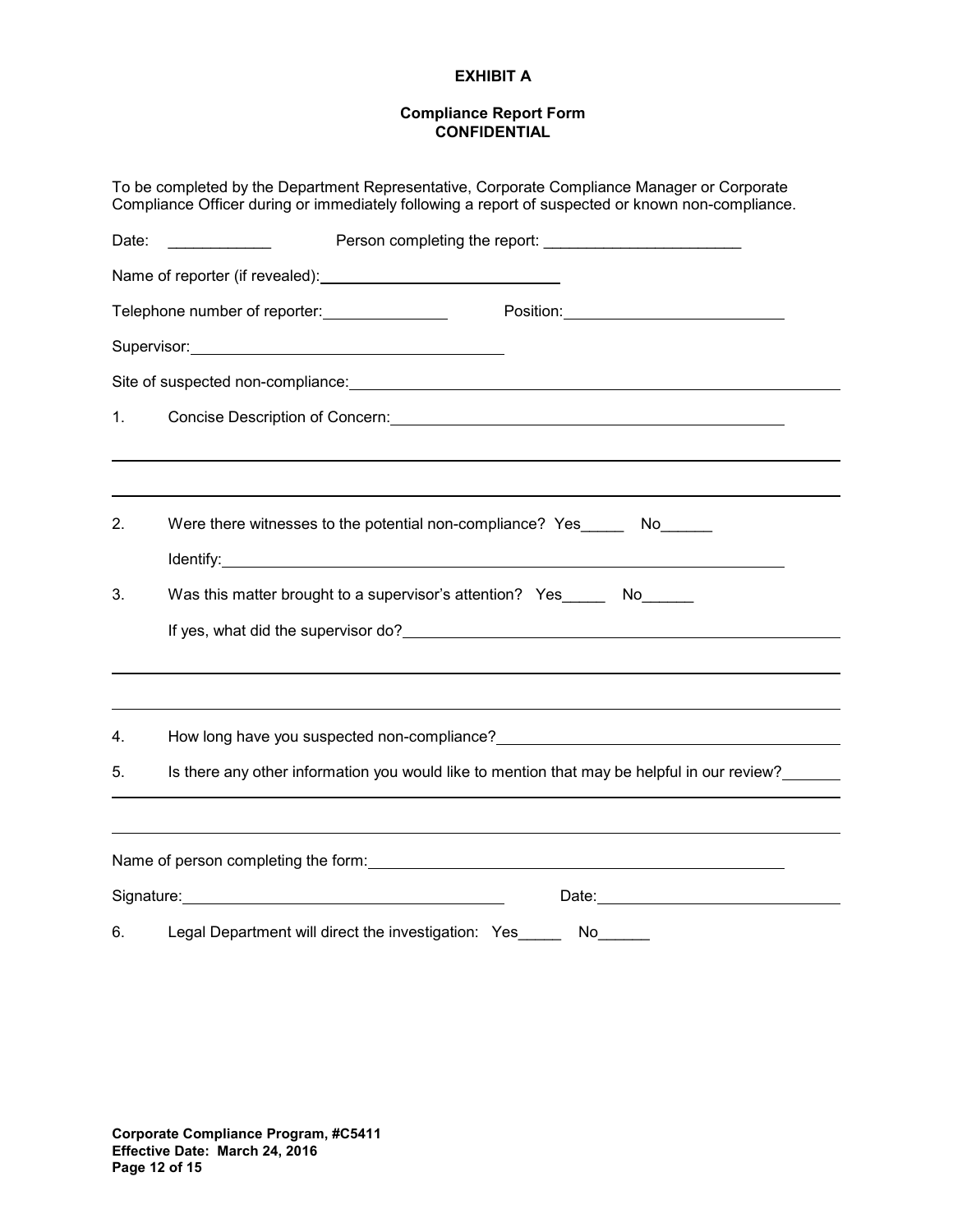#### **EXHIBIT B**

### **Corrective Action Plan (Use one template for each incident)**

# **CONFIDENTIAL**

|                                            |                                                                         | Matter Name/Compliance Department Case Number: _________________________________                                                                                                                                                                                                                                         |  |  |  |
|--------------------------------------------|-------------------------------------------------------------------------|--------------------------------------------------------------------------------------------------------------------------------------------------------------------------------------------------------------------------------------------------------------------------------------------------------------------------|--|--|--|
|                                            |                                                                         |                                                                                                                                                                                                                                                                                                                          |  |  |  |
| <b>Department Contact Names:</b>           |                                                                         | Phone Number(s):                                                                                                                                                                                                                                                                                                         |  |  |  |
|                                            |                                                                         |                                                                                                                                                                                                                                                                                                                          |  |  |  |
|                                            |                                                                         |                                                                                                                                                                                                                                                                                                                          |  |  |  |
| <b>Activity Type:</b>                      | ___ Compliance Issue<br>Audit Referral<br>____ Other __________________ | Compliance Hot Line Report<br><b>Potential Overpayment</b>                                                                                                                                                                                                                                                               |  |  |  |
| <b>General Information</b>                 |                                                                         |                                                                                                                                                                                                                                                                                                                          |  |  |  |
|                                            |                                                                         |                                                                                                                                                                                                                                                                                                                          |  |  |  |
|                                            |                                                                         |                                                                                                                                                                                                                                                                                                                          |  |  |  |
|                                            |                                                                         | Incident description: <u>contract and contract and contract and contract and contract and contract and contract and contract and contract and contract and contract and contract and contract and contract and contract and cont</u><br>,我们也不会有什么。""我们的人,我们也不会有什么?""我们的人,我们也不会有什么?""我们的人,我们也不会有什么?""我们的人,我们也不会有什么?""我们的人 |  |  |  |
|                                            |                                                                         |                                                                                                                                                                                                                                                                                                                          |  |  |  |
| <b>Investigation and Corrective Action</b> |                                                                         |                                                                                                                                                                                                                                                                                                                          |  |  |  |
| Directed by Legal Department:              | Yes<br>$No$ <sub>___</sub>                                              |                                                                                                                                                                                                                                                                                                                          |  |  |  |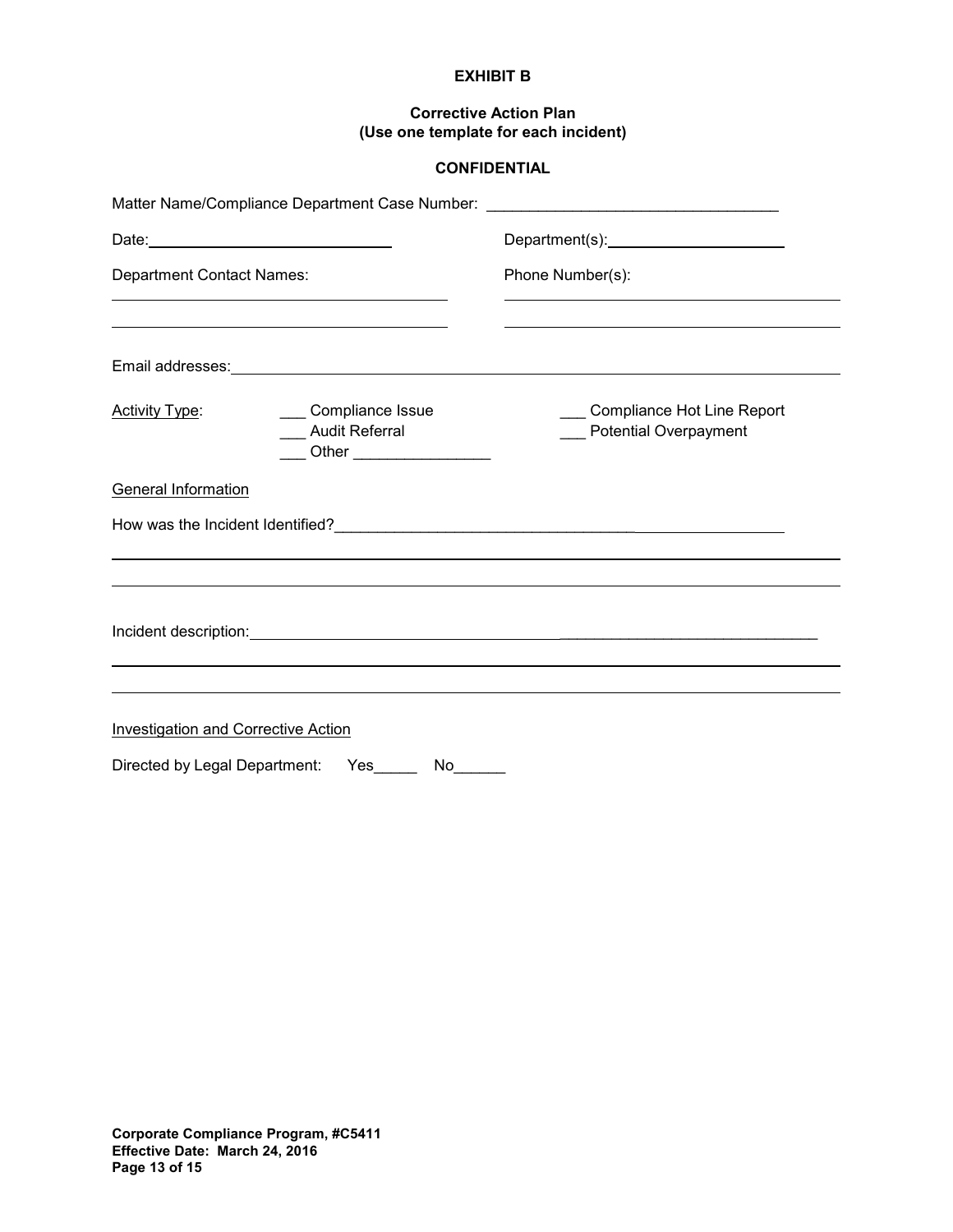| Matter Name/Compliance Department Case Number:                                                                                                                                                                                                                                         |                                          |                 |               |  |  |  |  |
|----------------------------------------------------------------------------------------------------------------------------------------------------------------------------------------------------------------------------------------------------------------------------------------|------------------------------------------|-----------------|---------------|--|--|--|--|
| <b>ACTION</b>                                                                                                                                                                                                                                                                          | Responsible<br>Department/<br>Individual | <b>Due Date</b> | <b>Status</b> |  |  |  |  |
| Actions to Cease Non-Compliance (Indicate below the actions which be taken to ensure the offending                                                                                                                                                                                     |                                          |                 |               |  |  |  |  |
| practice ceases immediately.)                                                                                                                                                                                                                                                          |                                          |                 |               |  |  |  |  |
|                                                                                                                                                                                                                                                                                        |                                          |                 |               |  |  |  |  |
|                                                                                                                                                                                                                                                                                        |                                          |                 |               |  |  |  |  |
|                                                                                                                                                                                                                                                                                        |                                          |                 |               |  |  |  |  |
| Voluntary Reporting (Consult with the Legal Department to determine whether voluntary reporting is<br>required. Indicate below any required actions.)                                                                                                                                  |                                          |                 |               |  |  |  |  |
|                                                                                                                                                                                                                                                                                        |                                          |                 |               |  |  |  |  |
|                                                                                                                                                                                                                                                                                        |                                          |                 |               |  |  |  |  |
|                                                                                                                                                                                                                                                                                        |                                          |                 |               |  |  |  |  |
| Overpayment Refund (if applicable) (Indicate below the actions to be taken to determine whether an<br>overpayment has occurred and the actions needed to refund such overpayment.)                                                                                                     |                                          |                 |               |  |  |  |  |
|                                                                                                                                                                                                                                                                                        |                                          |                 |               |  |  |  |  |
|                                                                                                                                                                                                                                                                                        |                                          |                 |               |  |  |  |  |
|                                                                                                                                                                                                                                                                                        |                                          |                 |               |  |  |  |  |
| Disciplinary Action (if applicable) (Consult with the Human Resources Department to determine whether<br>disciplinary action is required. Indicate below any required actions.                                                                                                         |                                          |                 |               |  |  |  |  |
|                                                                                                                                                                                                                                                                                        |                                          |                 |               |  |  |  |  |
|                                                                                                                                                                                                                                                                                        |                                          |                 |               |  |  |  |  |
|                                                                                                                                                                                                                                                                                        |                                          |                 |               |  |  |  |  |
| Education/Training (Indicate below the actions to be taken to initiate training to prevent a recurrence of the<br>non-compliance.)                                                                                                                                                     |                                          |                 |               |  |  |  |  |
|                                                                                                                                                                                                                                                                                        |                                          |                 |               |  |  |  |  |
|                                                                                                                                                                                                                                                                                        |                                          |                 |               |  |  |  |  |
|                                                                                                                                                                                                                                                                                        |                                          |                 |               |  |  |  |  |
| Policy and Procedure Review (Indicate below the CHKDHS and Departmental policies which will be<br>reviewed and revised, and any new policies and/or procedures to be initiated to minimize future risk of non-<br>compliance. Provide specific details regarding actions to be taken.) |                                          |                 |               |  |  |  |  |
|                                                                                                                                                                                                                                                                                        |                                          |                 |               |  |  |  |  |
|                                                                                                                                                                                                                                                                                        |                                          |                 |               |  |  |  |  |
|                                                                                                                                                                                                                                                                                        |                                          |                 |               |  |  |  |  |
| Follow-Up Monitoring (Indicate below the specific follow up monitoring activities which will be initiated to<br>ensure future compliance.)                                                                                                                                             |                                          |                 |               |  |  |  |  |
|                                                                                                                                                                                                                                                                                        |                                          |                 |               |  |  |  |  |
|                                                                                                                                                                                                                                                                                        |                                          |                 |               |  |  |  |  |
|                                                                                                                                                                                                                                                                                        |                                          |                 |               |  |  |  |  |
|                                                                                                                                                                                                                                                                                        |                                          |                 |               |  |  |  |  |